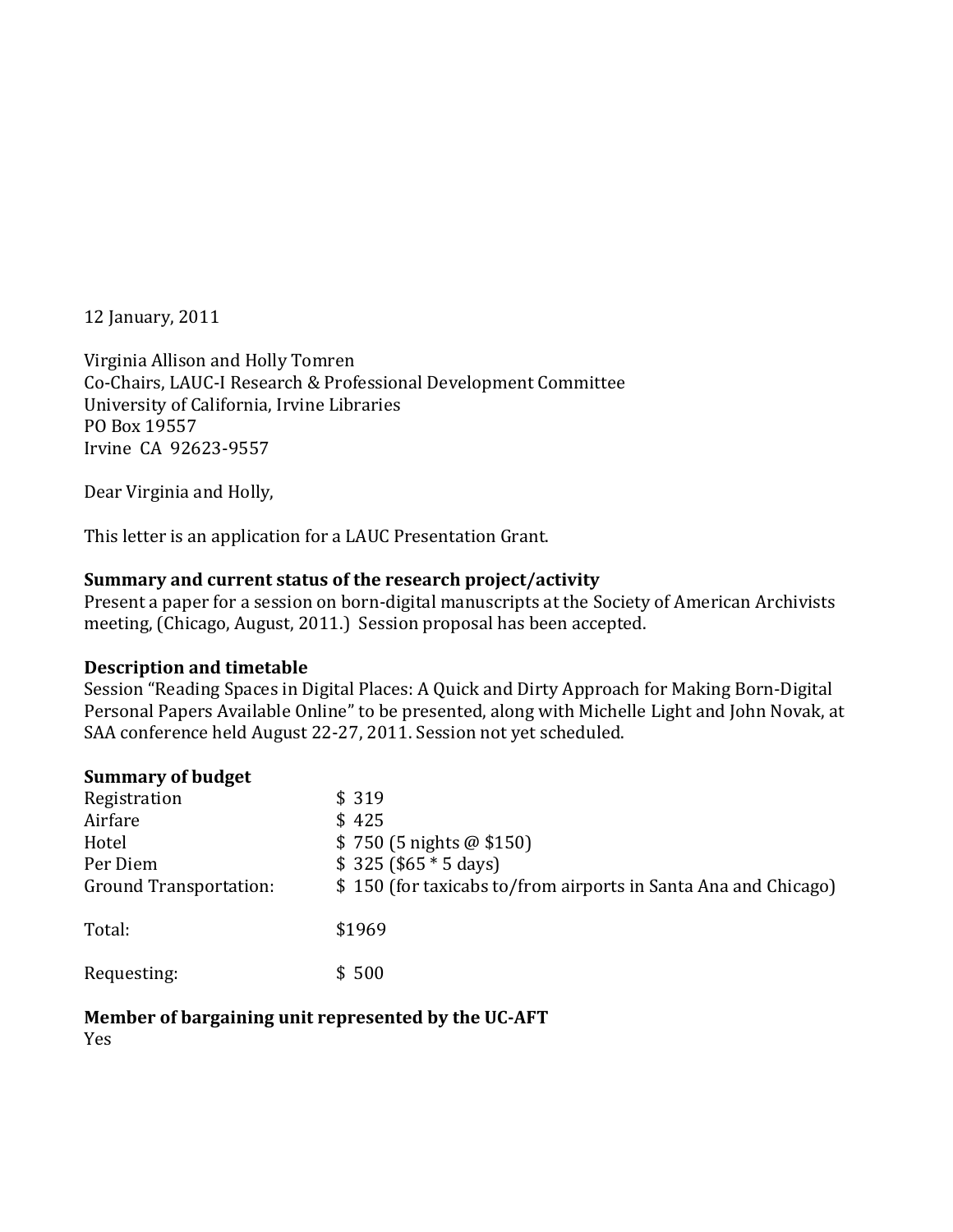## **Session abstract:**

This session will highlight recent work at the UC Irvine Libraries to make available the born‐ digital manuscripts of two critical theory scholars. We will focus on two innovations other institutions might emulate: 1) a web accessible, virtual reading room that mimics the controlled environment of visiting a physical reading room and addresses concerns about legacy gift agreements, copyright laws, and privacy concerns; and 2) a pragmatic approach to making born‐ digital personal "papers" available efficiently with limited IT and processing staff. The speakers will address a variety of decision points in making these materials available, such as terms of gift agreements, copyrights of the donors and their correspondents, the privacy of colleagues mentioned in the papers, the significance of different forms of technology in creating a personal record (e.g., word processing documents saved on floppy disks compared to websites or email), and ways to adapt traditional approaches of arrangement and description to the born‐digital environment.

## **Name of sponsoring institution**

Society of American Archivists

# **Funds requested from other sources**

None

Please see memo from department head, Michelle Light, granting release time.

Sincerely,

Dawn Schmitz Archivist Department of Special Collections and Archives University of California, Irvine

[Enclosure]